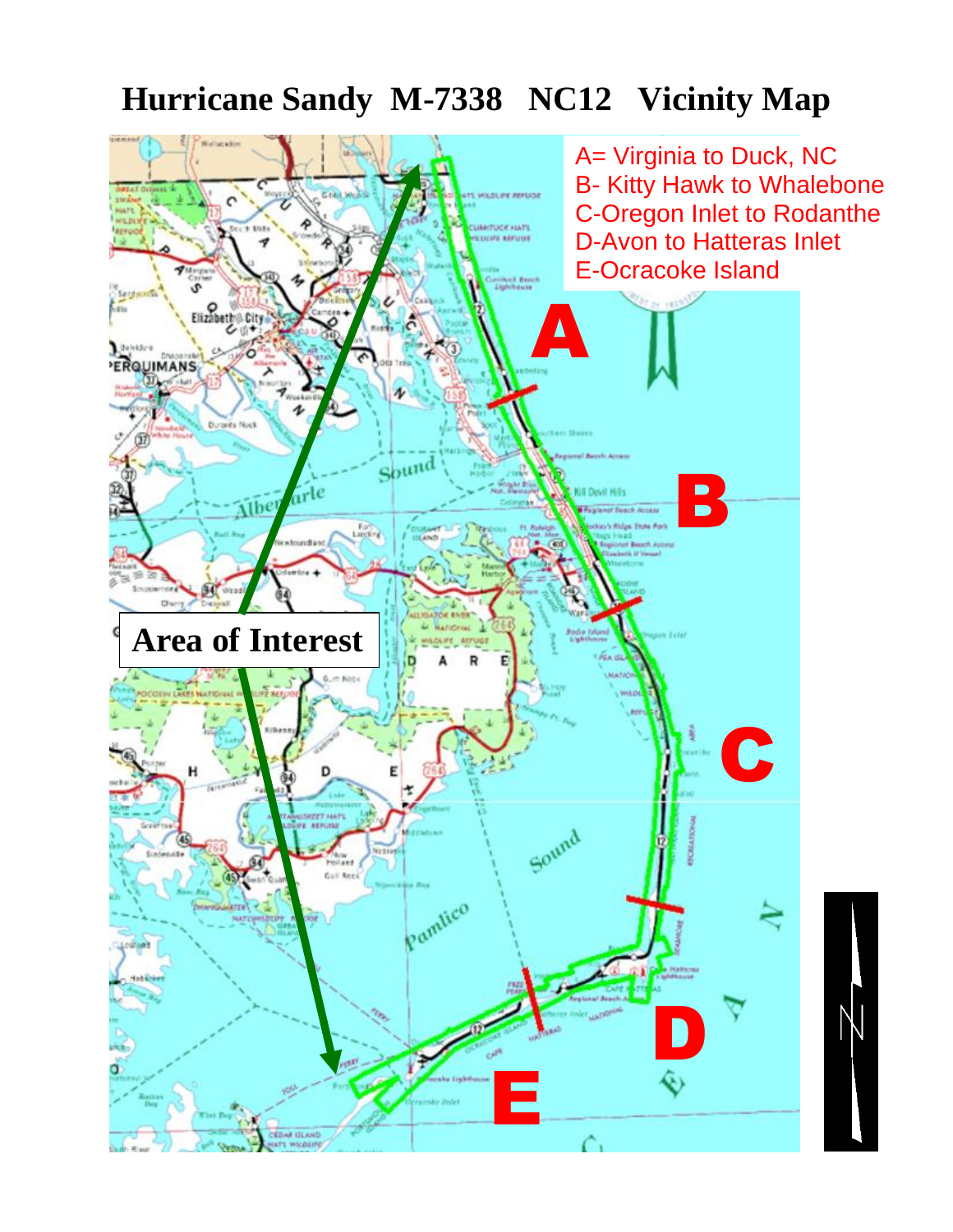# **META DATA REPORT**

# **CUSTOMER DATA**

Branch/Unit: N/A Engineer or Customer: N/A Delivery Date: 11/2/2012

## **DESCRIPTION**

TIP Number: N/A WBS Number: N/A County: Dare, Currituck and Hyde Division: 1 Route and Description: Hurricane Sandy - NC12 from Ocracoke to Corrolla

Site Name: N/A Quad(s): Oregon Inlet, Pea Island, Rodanth

#### **PRODUCT**

Type of Work: Digital Mosaic Units: English Recommended Plotting Scale: 1"=200' Raster Mapping Format: MrSID Raster Mapping Coverage Area (Sq. Miles): N/A Pixel Resolution (Ground Space): 1.0 ft Design File Parameters: Standard GO=-1,267,113.636,-122,681.027,0,0; MU=Survey Feet Tin Parameters: N/A Contour Interval: N/A Obscured Area Contours: N/A Compilation Date: N/A Photogrammetric Consultant Firm: N/A

# **PHOTO DATA**

Mission: M-7338 Type: Color Date: 10/31/12/11 Flight Height (AMGL): 7500 ft Scale: N/A Sensor Focal Length: 120 mm Sensor Altitude (Project Average): 7505 ft Number of Flight Lines: 11 Exposures: 209 Paneled: No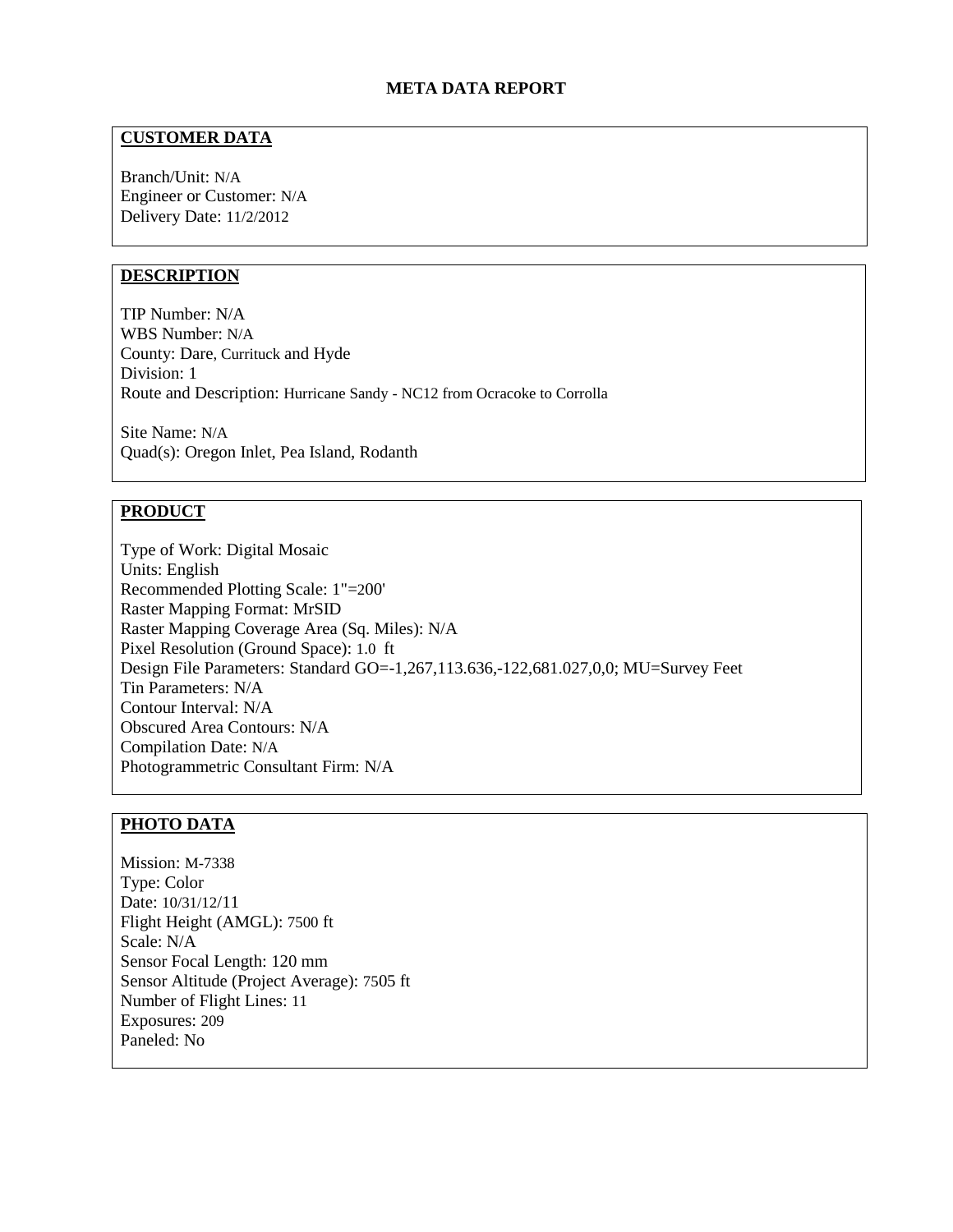# **VECTOR MAPPING CONTROL**

Horizontal Control Type: N/A Horizontal Control Source: N/A Horizontal Datum: N/A Grid / Local: N/A Localization Point: N/A Vertical Control Type: N/A Vertical Control Source: N/A Vertical Datum: N/A GPS Base Station(s): N/A GPS Quality Factor: N/A

### **RASTER MAPPING CONTROL**

Horizontal Control Type: Airborne GPS/IMU Horizontal Control Source: NC DOT Photogrammetry Unit Horizontal Datum: NAD83 Grid / Local: Grid Localization Point: N/A Vertical Control Type: Airborne GPS/IMU Vertical Control Source: NC DOT Photogrammetry Unit Vertical Datum: NAVD88 GPS Base Station(s): N/A GPS Quality Factor: N/A Rectification Elevation Model Source: Rectified to a 5 foot elevation

# **OTHER INCLUDED DATA**

Obscured Area Elevation Data Type: N/A Obscured Area Elevation Data Source: N/A

Pavement Elevation Data Type: N/A Pavement Elevation Data Source: N/A

Property Data Type: N/A Property Data Source: N/A

Utility Data Type: N/A Utility Data Source: N/A

Hydro Data Type: N/A Hydro Data Source: N/A

### **COMMENTS**

NOTE: Imagery was rectified to a foot elevation using post processed GPS-IMU extereior orientation data only. Coordinates measured using the imagery will be approximate.

Basestation was a single base station at Buxton

NC Department of Transportation Photogrammetry Unit 1585 Mail Service Center Raleigh, NC 27699-1585